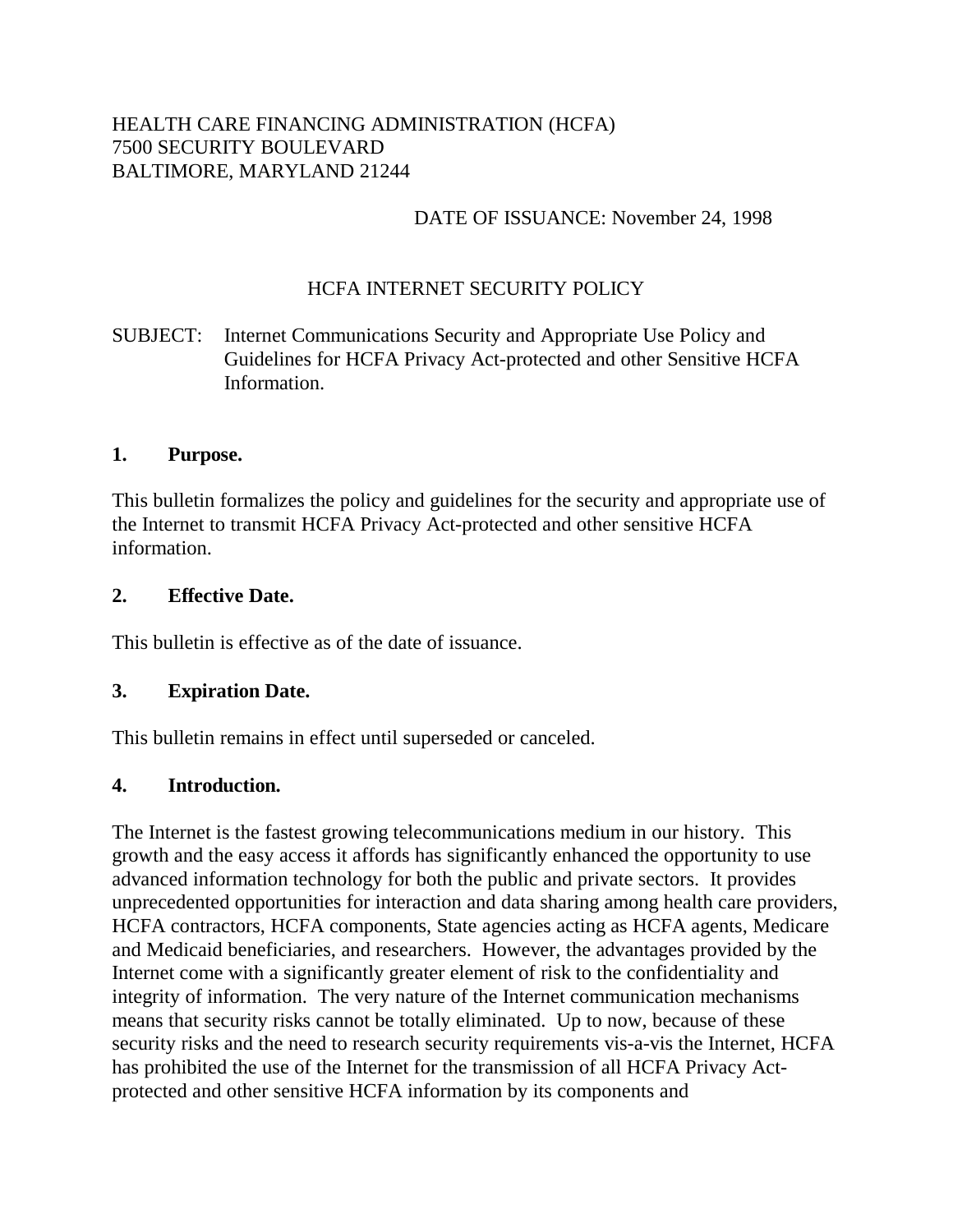Medicare/Medicaid partners, as well as other entities authorized to use this data.

The Privacy Act of 1974 mandates that federal information systems must protect the confidentiality of individually-identifiable data. Section 5 U.S.C. 552a (e) (10) of the Act is very clear; federal systems must: "...establish appropriate administrative, technical, and physical safeguards to insure the security and confidentiality of records and to protect against any anticipated threats or hazards to their security or integrity which could result in substantial harm, embarrassment, inconvenience, or unfairness to any individual on whom information is maintained." One of HCFA's primary responsibilities is to assure the security of the Privacy Act-protected and other sensitive information it collects, produces, and disseminates in the course of conducting its operations. HCFA views this responsibility as a covenant with its beneficiaries, personnel, and health care providers. This responsibility is also assumed by HCFA's contractors, State agencies acting as HCFA agents, other government organizations, as well as any entity that has been authorized access to HCFA information resources as a party to a Data Release Agreement with HCFA.

However, HCFA is also aware that there is a growing demand for use of the Internet for inexpensive transmission of Privacy Act-protected and other sensitive information. HCFA has a responsibility to accommodate this desire as long as it can be assured that proper steps are being taken to maintain an acceptable level of security for the information involved.

This issuance is intended to establish the basic security requirements that must be addressed for use of the Internet to transmit HCFA Privacy Act-protected and/or other sensitive HCFA information.

The term "HCFA Privacy Act-protected Data and other sensitive HCFA information" is used throughout this document. This phrase refers to data which, if disclosed, could result in harm to the agency or individual persons. Examples include:

 All individually identifiable data held in systems of records. Also included are automated systems of records subject to the Privacy Act, which contain information that meets the qualifications for Exemption 6 of the Freedom of Information Act; i.e., for which unauthorized disclosure would constitute a "clearly unwarranted invasion of personal privacy" likely to lead to specific detrimental consequences for the individual in terms of financial, employment, medical, psychological, or social standing.

 Payment information that is used to authorize or make cash payments to individuals or organizations. These data are usually stored in production application files and systems, and include benefits information, such as that found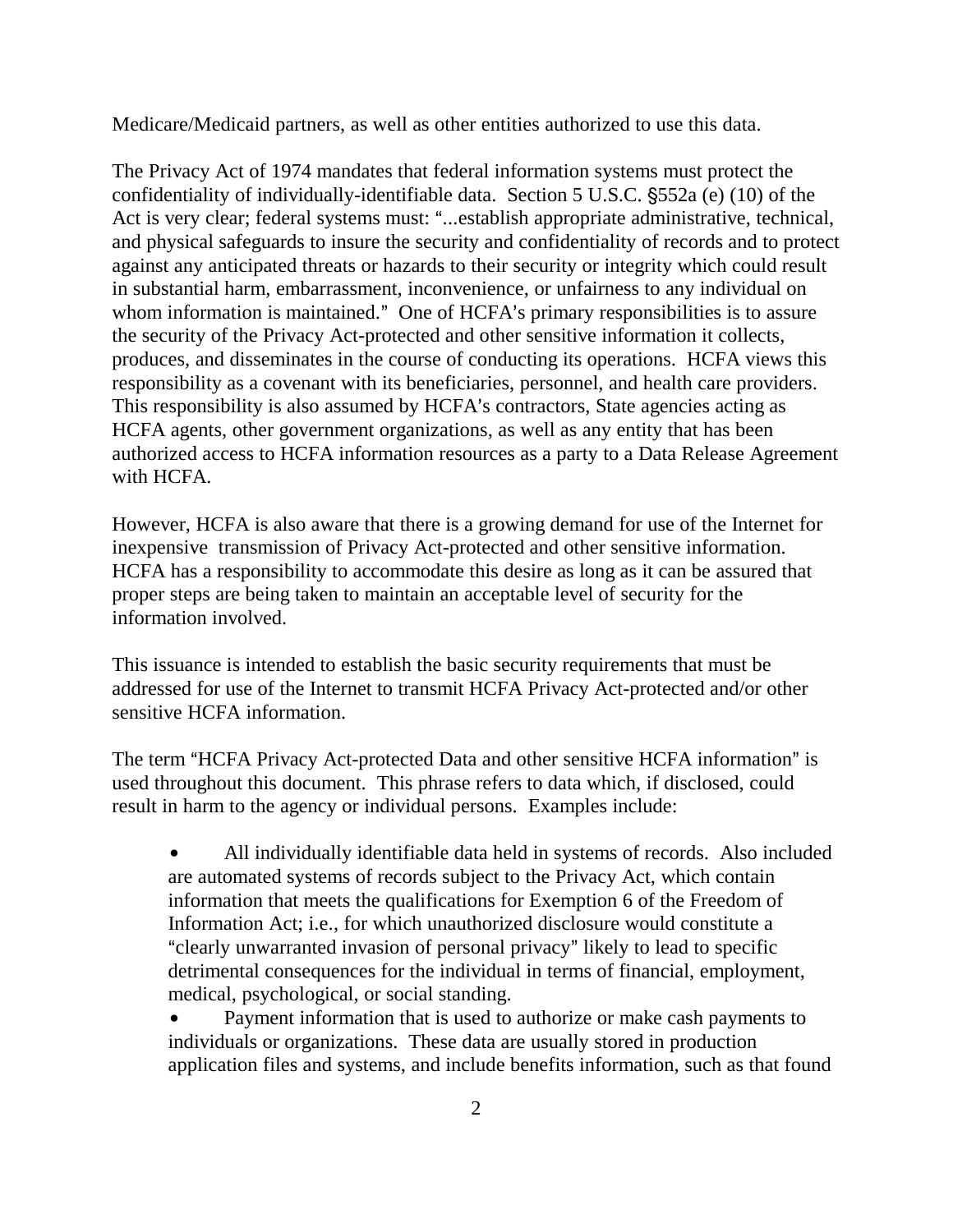at the Social Security Administration (SSA), and payroll information. Such information also includes databases that the user has the authority and capability to use and/or alter. As modification of such records could cause an improper payment, these records must be adequately protected.

 Proprietary information that has value in and of itself and which must be protected from unauthorized disclosure.

 Computerized correspondence and documents that are considered highly sensitive and/or critical to an organization and which must be protected from unauthorized alteration and/or premature disclosure.

# **5. Policy**

This Guide establishes the fundamental rules and systems security requirements for the use of the Internet to transmit HCFA Privacy Act-protected and other sensitive HCFA information collected, maintained, and disseminated by HCFA, its contractors, and agents.

It is permissible to use the Internet for transmission of HCFA Privacy Act-protected and/or other sensitive HCFA information, as long as an acceptable method of encryption is utilized to provide for confidentiality and integrity of this data, and that authentication or identification procedures are employed to assure that both the sender and recipient of the data are known to each other and are authorized to receive and decrypt such information. Detailed guidance is provided below in item 7.

### **6. Scope.**

This policy covers all systems or processes which use the Internet, or interface with the Internet, to transmit HCFA Privacy Act-protected and/or other sensitive HCFA information, including Virtual Private Network (VPN) and tunneling implementations over the Internet. Non-Internet Medicare/Medicaid data communications processes (e.g., use of private or value added networks) are not changed or affected by the Internet Policy.

This policy covers Internet data transmission only. *It does not cover local data-at-rest or local host or network protections. Sensitive data-at-rest must still be protected by all necessary measures, in conformity with the guidelines/rules which govern the entity s possession of the data. Entities must use due diligence in exercising this responsibility.*

Local site networks must also be protected against attack and penetration from the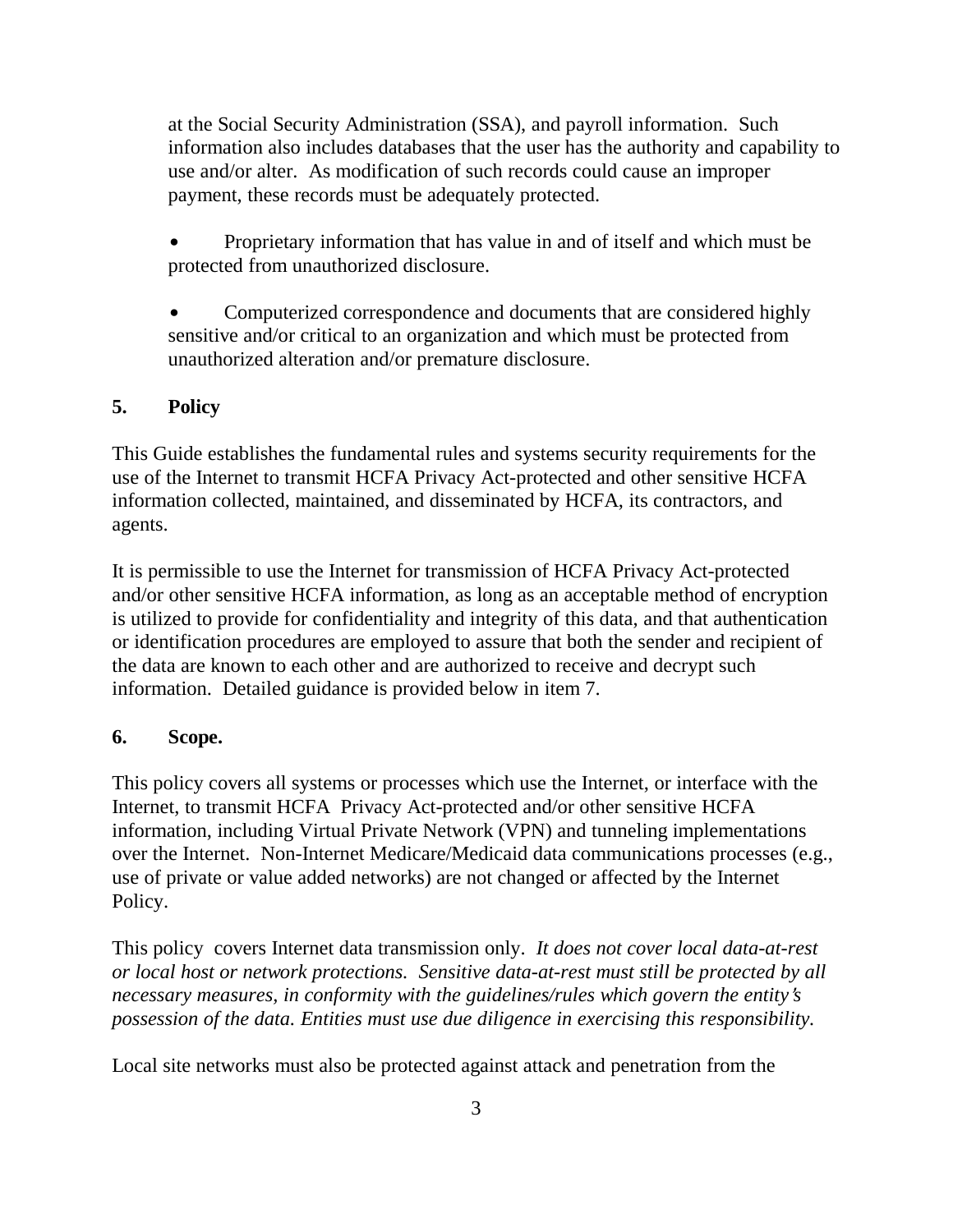Internet with the use of firewalls and other protections. Such protective measures are outside the scope of this document, but are essential to providing adequate local security for data and the local networks and ADP systems which support it.<sup>1</sup>

### **7. Acceptable Methods**

HCFA Privacy Act-protected and/or other sensitive HCFA information sent over the Internet must be accessed only by authorized parties. Technologies that allow users to prove they are who they say they are (authentication or identification) and the organized scrambling of data (encryption) to avoid inappropriate disclosure or modification must be used to insure that data travels safely over the Internet and is only disclosed to authorized parties. Encryption must be at a sufficient level of security to protect against the cipher being readily broken and the data compromised. The length of the key and the quality of the encryption framework and algorithm must be increased over time as new weaknesses are discovered and processing power increases.

User authentication or identification must be coupled with the encryption and data transmission processes to be certain that confidential data is delivered only to authorized parties. There are a number of effective means for authentication or identification which are sufficiently trustworthy to be used, including both in-band authentication and out-ofband identification methods. Passwords may be sent over the Internet only when encrypted.

<sup>&</sup>lt;u>1</u> <sup>1</sup>We note that the Health Insurance Portability and Accountability Act of 1996 (HIPAA) calls for stringent security protection for electronic health information both while *maintained and while in transmission*. The proposed Security Standard called for by HIPAA was published in the Federal Register on August 12, 1998. The public had until October 13, 1998, to comment on the proposed regulation. Based on public comments, a final regulation is planned for late 1999. Policy guidance contained in this bulletin is consistent with the proposed HIPAA security requirements.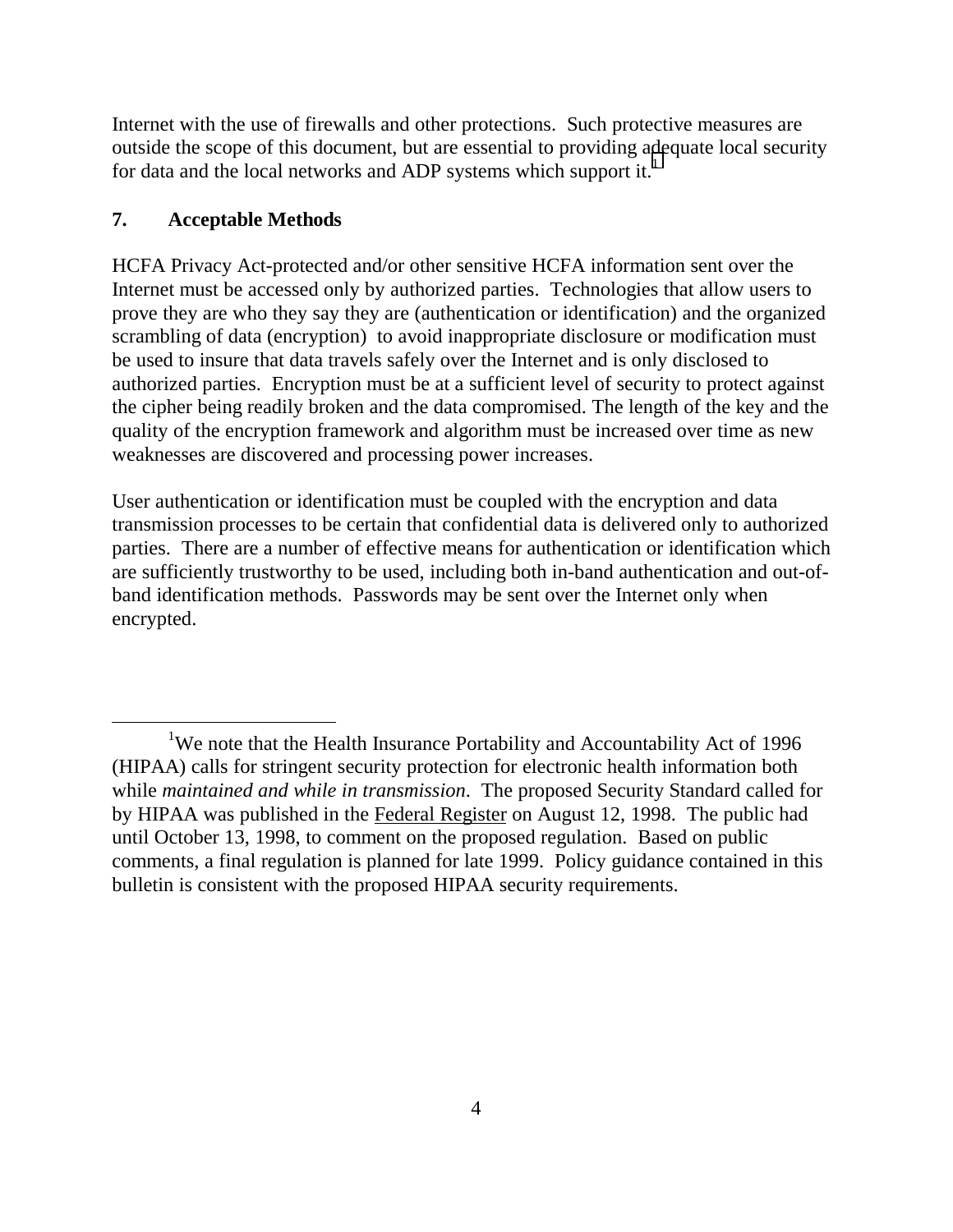# **ENCRYPTION MODELS AND APPROACHES**

Figure 1 depicts three generalized configurations of connectivity to the Internet. The generic model is not intended to be a literal mirror of the actual Internet interface configuration, but is intended to show that the encryption process takes place prior to information being presented to the Internet for transmission, and the decryption process after reception from the Internet. A large organization would be very likely to have the Internet Server/Gateway on their premises while a small organization would likely have only the Internet Client, e.g., a browser, on premises with the Internet Server at an Internet Service Provider (ISP). The Small User and Large User examples offer a more detailed depiction of the functional relationships involved.

The Encryption/Decryption process depicted graphically represents a number of different approaches. This process could involve encryption of files prior to transmittal, or it could be implemented through hardware or software functionality. The diagram does not intend to dictate how the process is to be accomplished, only that it must take place prior to introduction to the Internet. The "Boundary" on the diagrams represents the point at which security control passes from the local user. It lies on the user side of the Internet Server and may be at a local site or at an Internet Service Provider depending upon the configuration.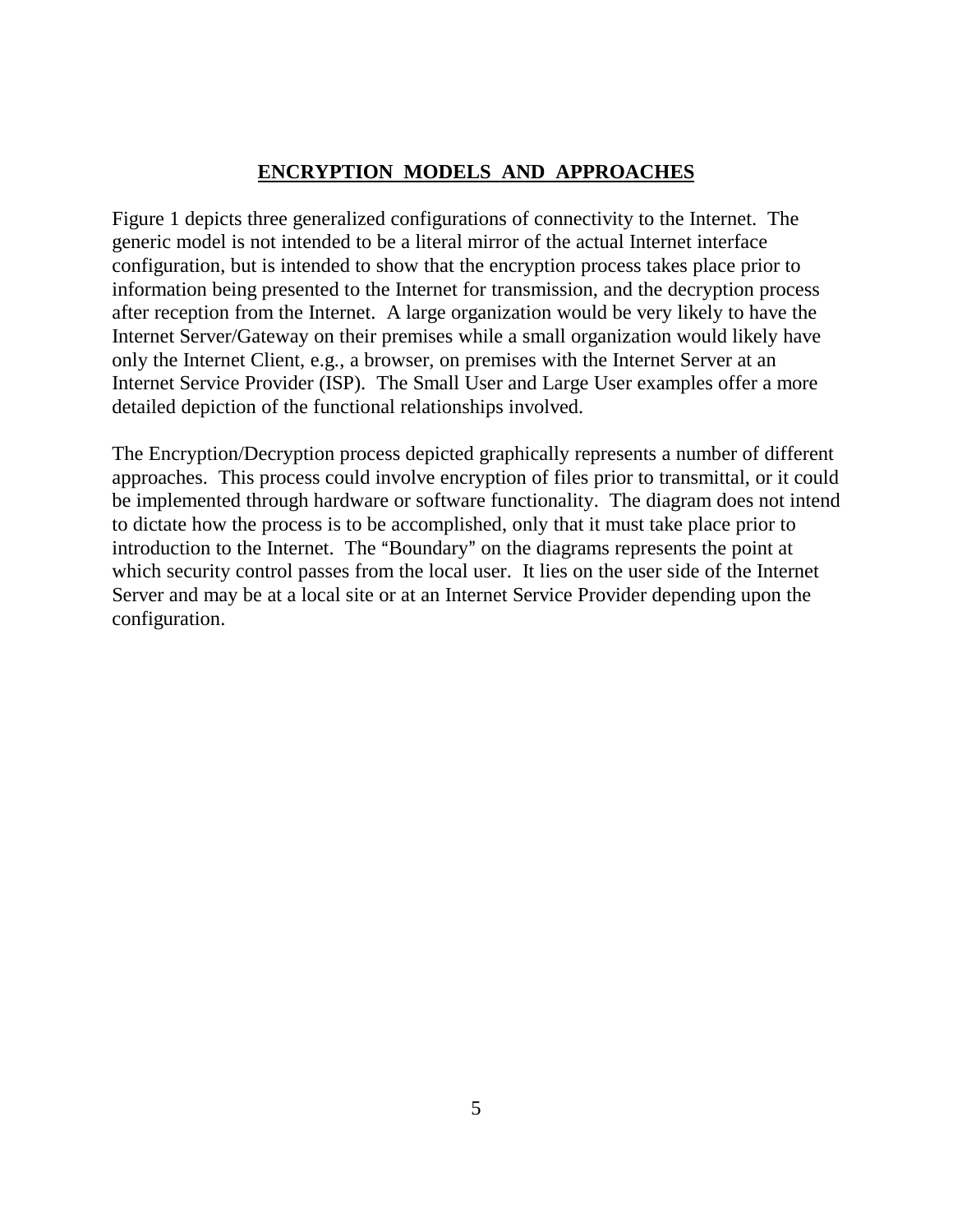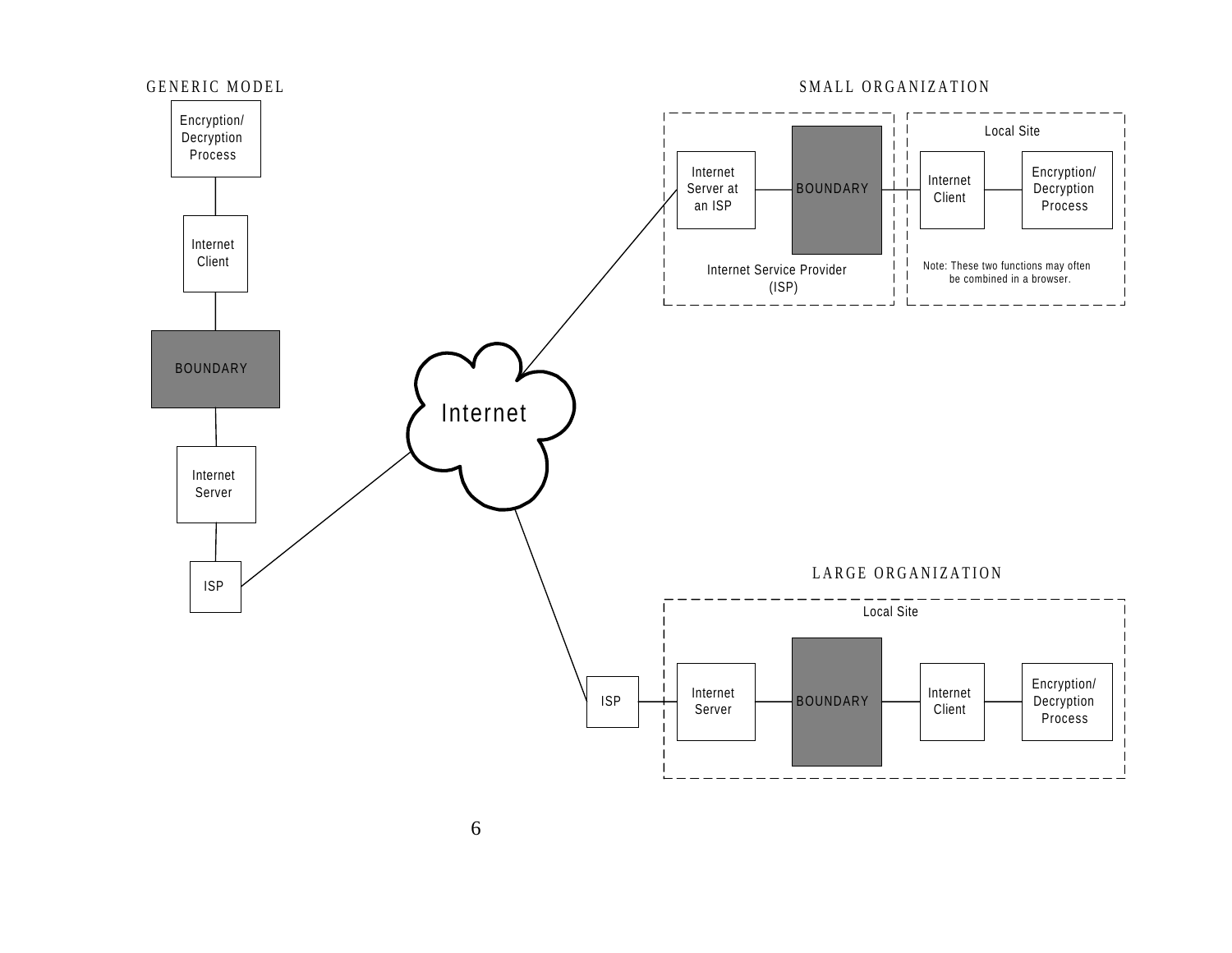#### **FIGURE 1:** INTERNET COMMUNICATIONS EXAMPLES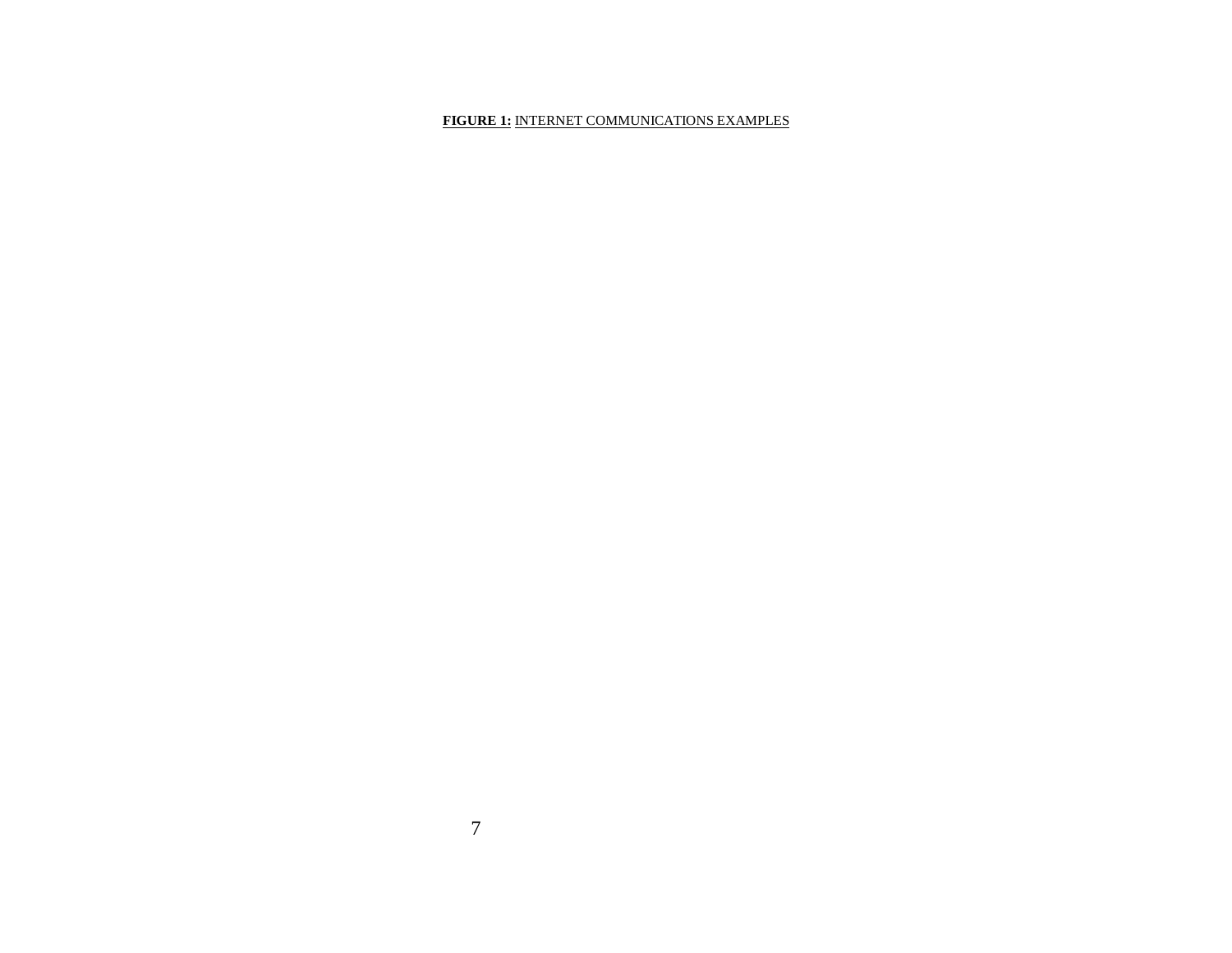### **Acceptable Approaches to Internet Usage**

The method(s) employed by all users of HCFA Privacy Act-protected and/or other sensitive HCFA information must come under one of the approaches to encryption and at least one of the authentication or identification approaches. The use of multiple authentication or identification approaches is also permissible. These approaches are as generic as possible and as open to specific implementations as possible, to provide maximum user flexibility within the allowable limits of security and manageability.

Note the distinction that is made between the processes of "authentication" and "identification". In this Internet Policy, the terms "Authentication" and "Identification" are used in the following sense. They should not be interpreted as terms of art from any other source. Authentication refers to generally automated and formalized methods of establishing the authorized nature of a communications partner over the Internet communications data channel itself, generally called an "in-band process." Identification refers to less formal methods of establishing the authorized nature of a communications partner, which are usually manual, involve human interaction, and do not use the Internet data channel itself, but another "out-of-band" path such as the telephone or US mail.

The listed approaches provide encryption and authentication/identification techniques which are acceptable for use in safeguarding HCFA Privacy Act-protected and/or other sensitive HCFA information when it is transmitted over the Internet.

In summary, a complete Internet communications implementation must include *adequate encryption*, employment of *authentication or identification* of communications partners, and a management scheme to incorporate *effective password/key management* systems.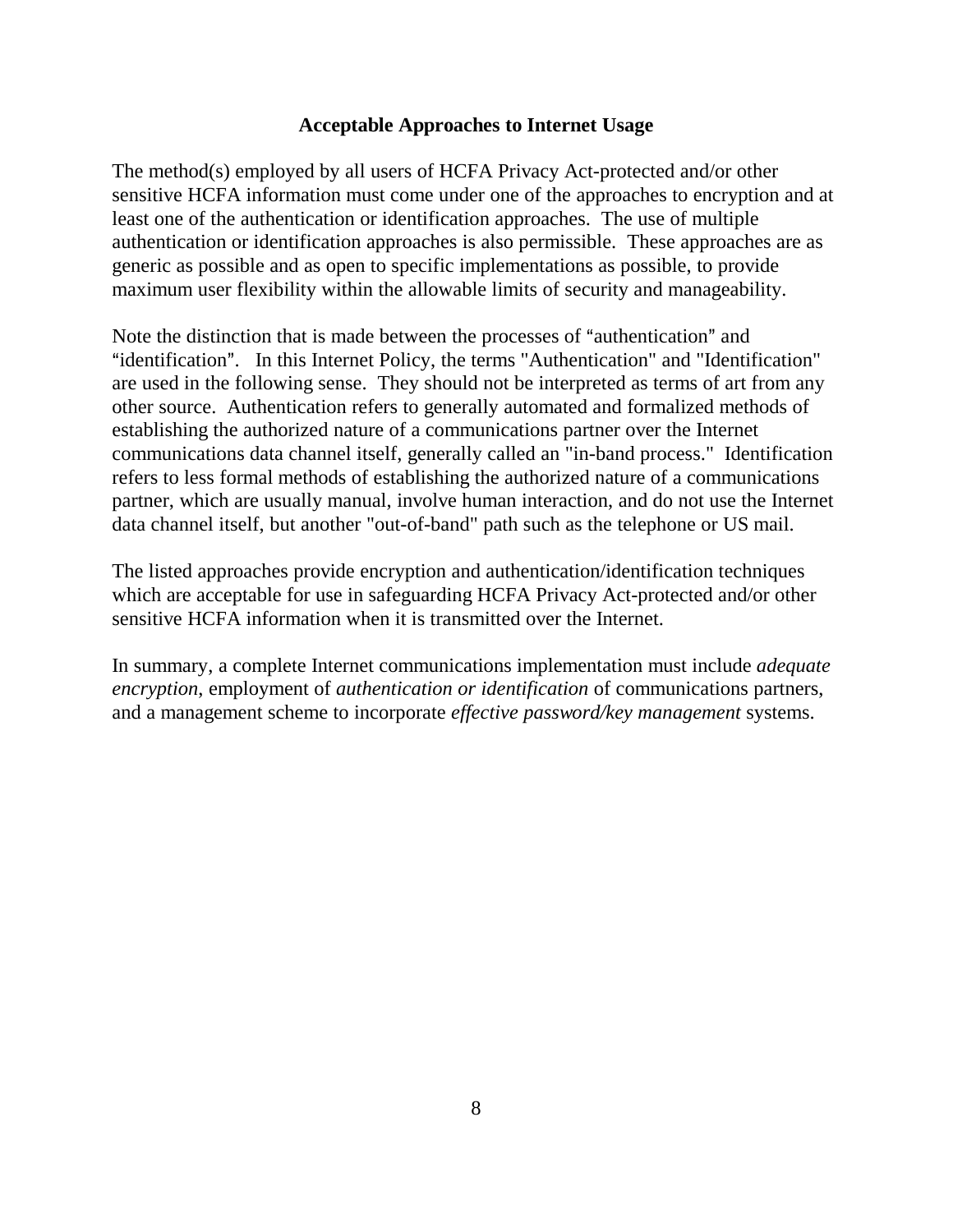# ACCEPTABLE ENCRYPTION APPROACHES

Note: As of November 1998, a level of encryption protection equivalent to that provided by an algorithm such as Triple 56 bit DES (defined as 112 bit equivalent) for symmetric encryption, 1024 bit algorithms for asymmetric systems, and 160 bits for the emerging Elliptical Curve systems is recognized by HCFA as minimally acceptable. HCFA reserves the right to increase these minimum levels when deemed necessary by advances in techniques and capabilities associated with the processes used by attackers to break encryption (for example, a brute-force exhaustive search).

### HARDWARE-BASED ENCRYPTION:

1. Hardware encryptors - While likely to be reserved for the largest traffic volumes to a very limited number of Internet sites, such symmetric password "private" key devices (such as link encryptors) are acceptable.

### SOFTWARE-BASED ENCRYPTION:

- 2. Secure Sockets Layer (SSL) (Sometimes referred to as Transport Layer Security TLS) implementations - At a minimum SSL level of Version 3.0, standard commercial implementations of PKI, or some variation thereof, implemented in the Secure Sockets Layer are acceptable.
- 3. S-MIME Standard commercial implementations of encryption in the e-mail layer are acceptable.
- 4. In-stream Encryption implementations in the transport layer, such as pre-agreed passwords, are acceptable.
- 5. Offline Encryption/decryption of files at the user sites before entering the data communications process is acceptable. These encrypted files would then be attached to or enveloped (tunneled) within an unencrypted header and/or transmission.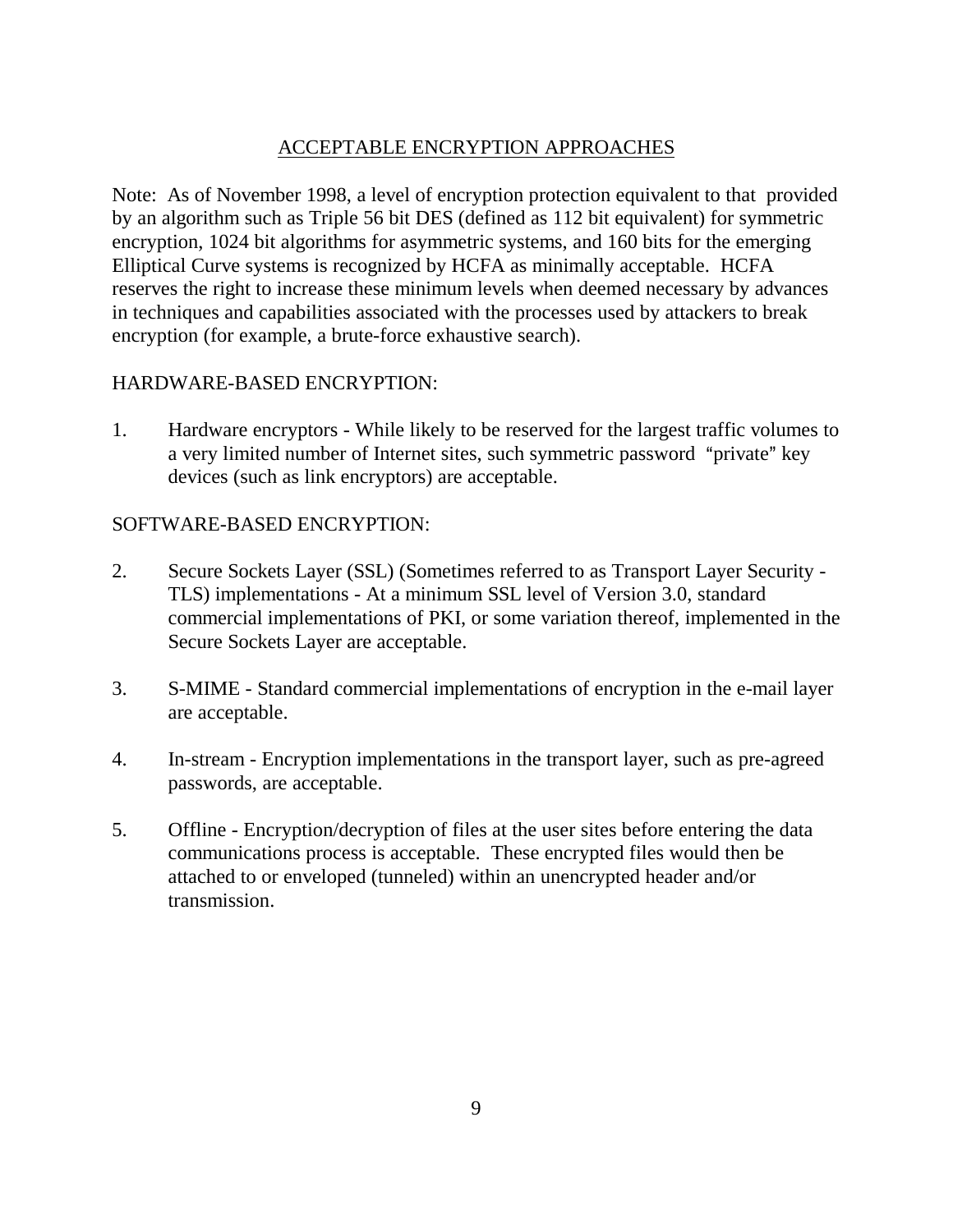# ACCEPTABLE AUTHENTICATION APPROACHES

AUTHENTICATION (This function is accomplished over the Internet, and is referred to as an "in-band" process.)

- 1. Formal Certificate Authority-based use of digital certificates is acceptable.
- 2. Locally-managed digital certificates are acceptable, providing all parties to the communication are covered by the certificates.
- 3. Self-authentication, as in internal control of symmetric "private" keys, is acceptable.
- 4. Tokens or "smart cards" are acceptable for authentication. In-band tokens involve overall network control of the token database for all parties.

# ACCEPTABLE IDENTIFICATION APPROACHES

IDENTIFICATION ( The process of identification takes place outside of the Internet connection and is referred to as an "out-of-band" process.)

- 1. Telephonic identification of users and/or password exchange is acceptable.
- 2. Exchange of passwords and identities by U.S. Certified Mail is acceptable.
- 3. Exchange of passwords and identities by bonded messenger is acceptable.
- 4. Direct personal contact exchange of passwords and identities between users is acceptable.
- 5. Tokens or "smart cards" are acceptable for identification. Out-of-band tokens involve local control of the token databases with the local authenticated server vouching for specific local users.

# 8. REQUIREMENTS AND AUDITS

Each organization that uses the Internet to transmit HCFA Privacy Act-protected and/or other sensitive HCFA information will be expected to meet the stated requirements set forth in this document.